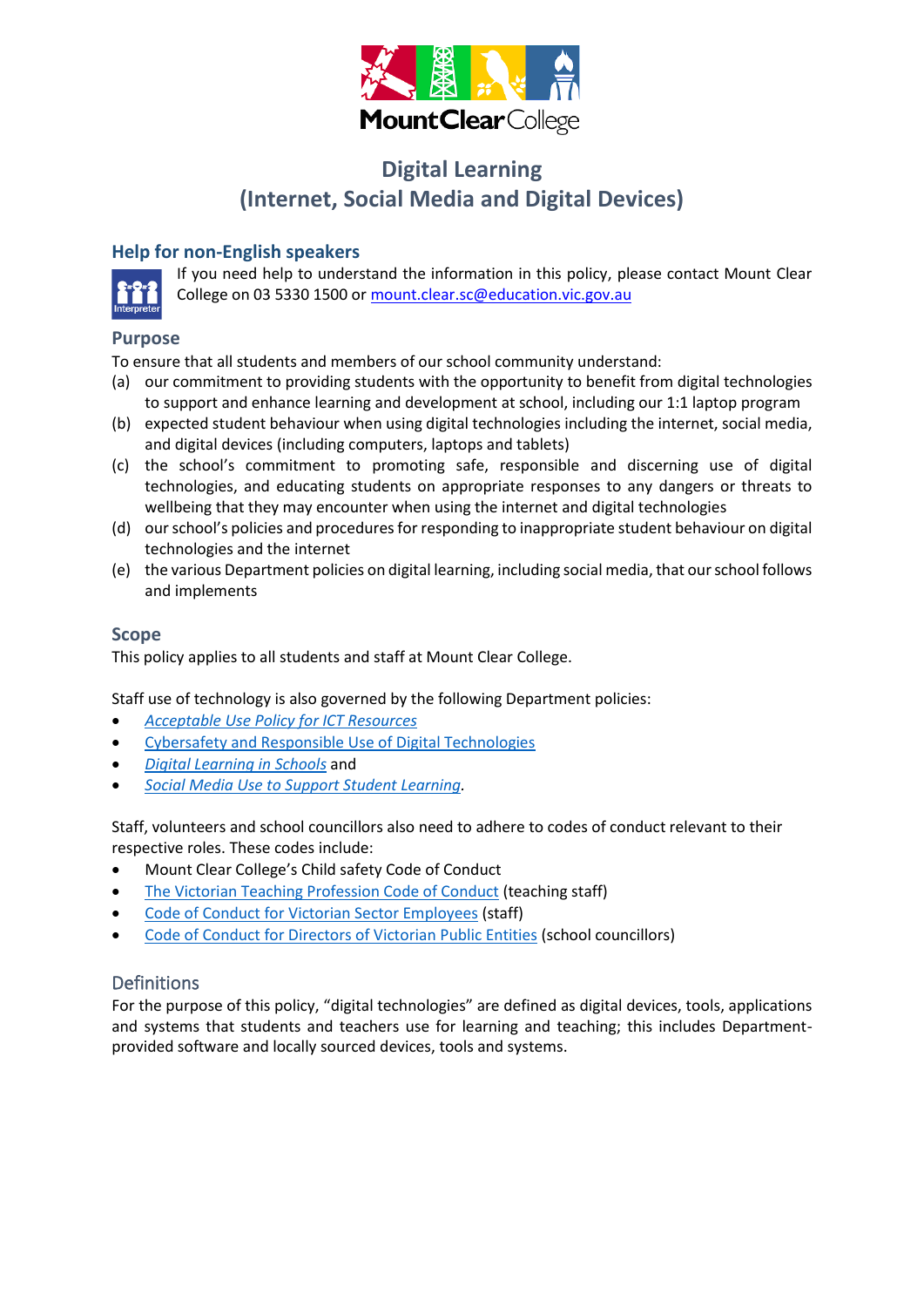## **Policy**

## Vision for digital learning at our school

The use of digital technologies is a mandated component of the Victorian Curriculum F-10.

Safe and appropriate use of digital technologies, including the internet, apps, computers and tablets, can provide students with rich opportunities to support learning and development in a range of ways. Through increased access to digital technologies, students can benefit from learning that is interactive, collaborative, personalised, engaging and transformative. Digital technologies enable our students to interact with and create high quality content, resources and tools. It also enables personalised learning tailored to students' particular needs and interests and transforms assessment, reporting and feedback, driving new forms of collaboration and communication.

Mount Clear College believes that the use of digital technologies at school allows the development of valuable skills and knowledge and prepares students to thrive in our globalised and inter-connected world. Our school's vision is to empower students to use digital technologies safely and appropriately to reach their personal best and fully equip them to contribute positively to society as happy, healthy young adults.

## Personal Devices at Mount Clear College

Classes at Mount Clear College are delivered with the use of 1:1 laptop computers. Students must bring a charged device to school each day to be used during class time for different learning activities.

Please see our 'Laptop Program' booklet for details on the devices, payment options and usage.

Please note that our school does not have insurance to cover accidental damage to students' devices, and parents/carers are encouraged to consider obtaining their own insurance for their child's device.

Mount Clear College has in place arrangements to support families who may be experiencing long or short-term hardship to access devices for schoolwork.

### Safe and appropriate use of digital technologies

Digital technologies, if not used appropriately, may present risks to users' safety or wellbeing. At Mount Clear College, we are committed to educating all students to use digital technologies in ways that respect the dignity of ourselves and others and promote full flourishing for all, equipping students with the skills and knowledge to navigate the digital world.

At Mount Clear College, we:

- use online sites and digital tools that support students' learning, and focus our use of digital technologies on being learning-centred
- use digital technologies in the classroom for specific purpose with targeted educational or developmental aims
- supervise and support students using digital technologies for their schoolwork
- effectively and responsively address any issues or incidents that have the potential to impact on the wellbeing of our students
- have programs in place to educate our students to be safe, responsible and discerning users of digital technologies, including Cybersafety and Respectful Relationships
- educate our students about digital issues such as privacy, intellectual property and copyright, and the importance of maintaining their own privacy and security online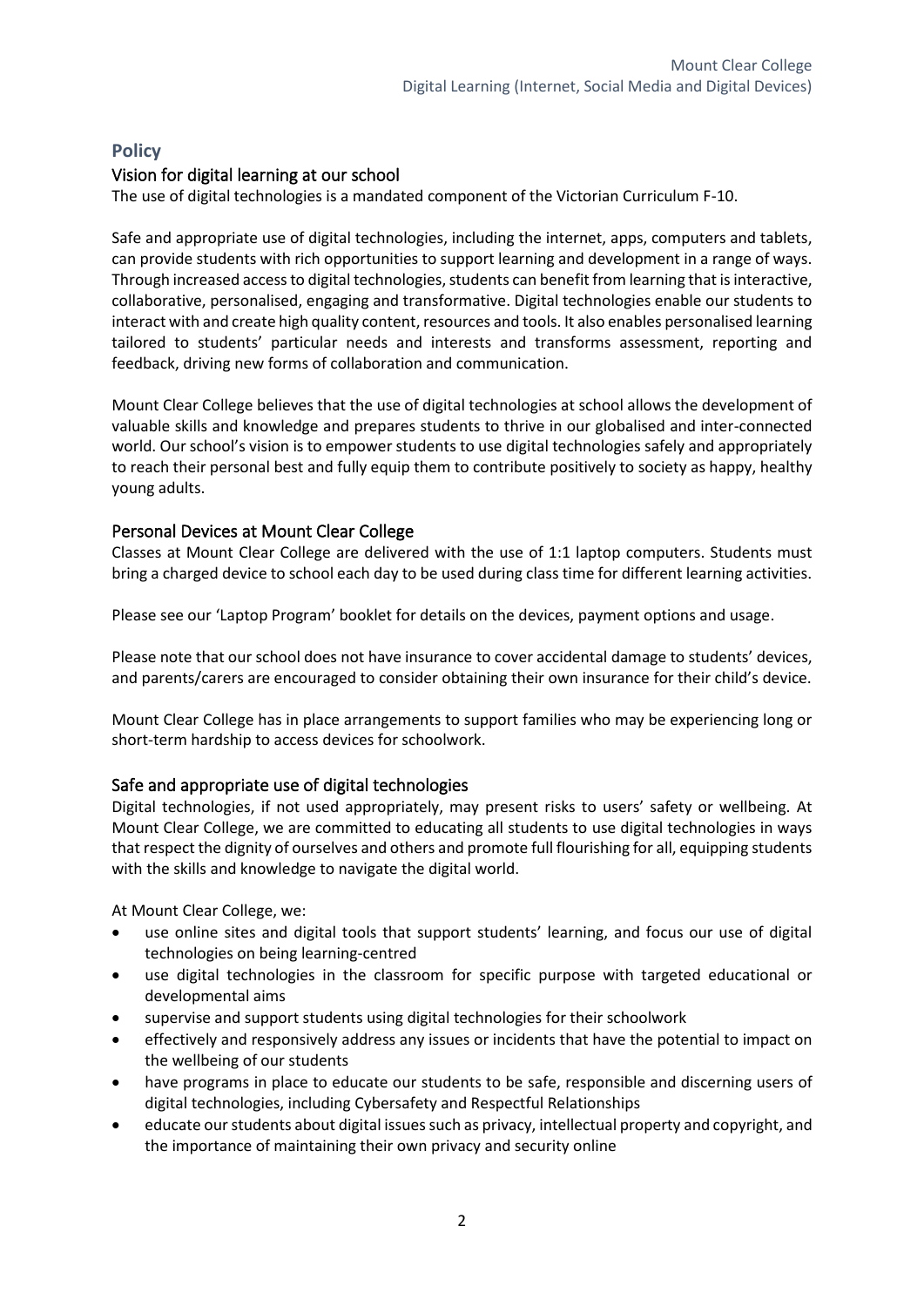- actively educate and remind students of our *Student Engagement* policy that outlines our School's values and expected student behaviour, including online behaviours
- have an Acceptable Use Agreement outlining the expectations of students when using digital technologies for their schoolwork
- use clear protocols and procedures to protect students working in online spaces, which includes reviewing the safety and appropriateness of online tools and communities and removing offensive content at the earliest opportunity
- educate our students on appropriate responses to any dangers or threats to wellbeing that they may encounter when using the internet and other digital technologies
- provide a filtered internet service at school to block access to inappropriate content
- refer suspected illegal online acts to the relevant law enforcement authority for investigation
- support parents and carers to understand the safe and responsible use of digital technologies and the strategies that can be implemented at home through regular updates in our newsletter, information sheets, website/school portal and information sessions.

Distribution of school owned devices to students and personal student use of digital technologies at school will only be permitted where students and their parents/carers have completed a signed Acceptable Use Agreement.

It is the responsibility of all students to protect their own password and not divulge it to another person. If a student or staff member knows or suspects an account has been used by another person, the account holder must notify the IT department, immediately.

All messages created, sent or retrieved on the school's network are the property of the school. The school reserves the right to access and monitor all messages and files on the computer system, as necessary and appropriate. Communications including text and images may be required to be disclosed to law enforcement and other third parties without the consent of the sender.

#### Social media use

Our school follows the Department's policy on [Social Media Use to Support Learning](https://www2.education.vic.gov.au/pal/social-media/policy) to ensure social media is used safely and appropriately in student learning and to ensure appropriate parent notification occurs or, where required, consent is sought. Where the student activity is visible to the public, it requires consent.

In accordance with the Department's policy on social media, staff will not 'friend' or 'follow' a student on a personal social media account, or accept a 'friend' request from a student using a personal social media account unless it is objectively appropriate, for example where the student is also a family member of the staff.

If a staff member of our school becomes aware that a student at the school is 'following' them on a personal social media account, Department policy requires the staff member to ask the student to 'unfollow' them, and to notify the school and/or parent or carer if the student does not do so.

#### Student behavioural expectations

When using digital technologies, students are expected to behave in a way that is consistent with Mount Clear College's *Statement of Values, Student Wellbeing and Engagement* policy, and *Bullying Prevention* policy.

When a student acts in breach of the behaviour standards of our school community (including cyberbullying, using digital technologies to harass, threaten or intimidate, or viewing/posting/sharing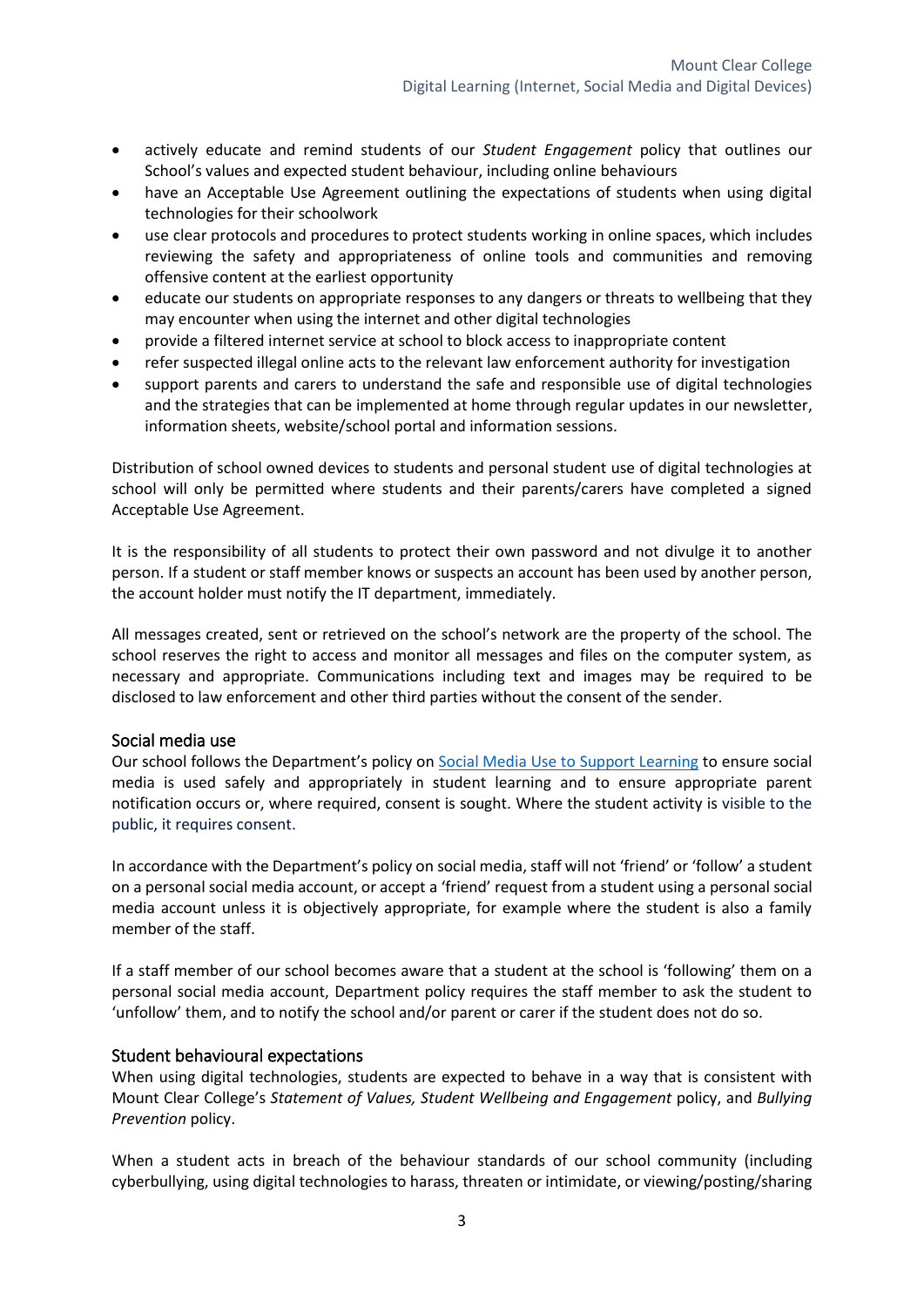of inappropriate or unlawful content), Mount Clear College will institute a staged response, consistent with our student engagement and behaviour policies*.*

Breaches of this policy by students can result in a number of consequences which will depend on the severity of the breach and the context of the situation. This includes:

- removal of network access privileges
- removal of email privileges
- removal of internet access privileges
- removal of printing privileges
- other consequences as outlined in the school's *Student Wellbeing and Engagement* and *Bullying Prevention* policies.

#### **Communication**

This policy will be communicated to our school community in the following ways:

- A link to the policy is included in the staff handbook provided to staff during induction
- Policy updates are discussed at staff meetings/briefings and advised on the Bulletin
- Made available publicly on our school website [https://mountclearcollege.vic.edu.au/policies](https://mountclearcollege.vic.edu.au/policies-and-documents)[and-documents](https://mountclearcollege.vic.edu.au/policies-and-documents)
- A link to all school policies is included in transition and enrolment packs
- Students and families will be notified of updates via Compass
- School Council
- Included as annual reference in the school newsletter
- Made available in hard copy from school administration upon request

| <b>Version Date</b>            | 7 July 2021                           |  |
|--------------------------------|---------------------------------------|--|
| <b>Policy Date</b>             | July 2021                             |  |
| <b>School Council Approval</b> | Not Required, Principal Approved      |  |
| <b>Person Responsible</b>      | <b>Assistant Principal Curriculum</b> |  |
| Next scheduled review date     | <b>July 2023</b>                      |  |

### **Review Cycle and Evaluation**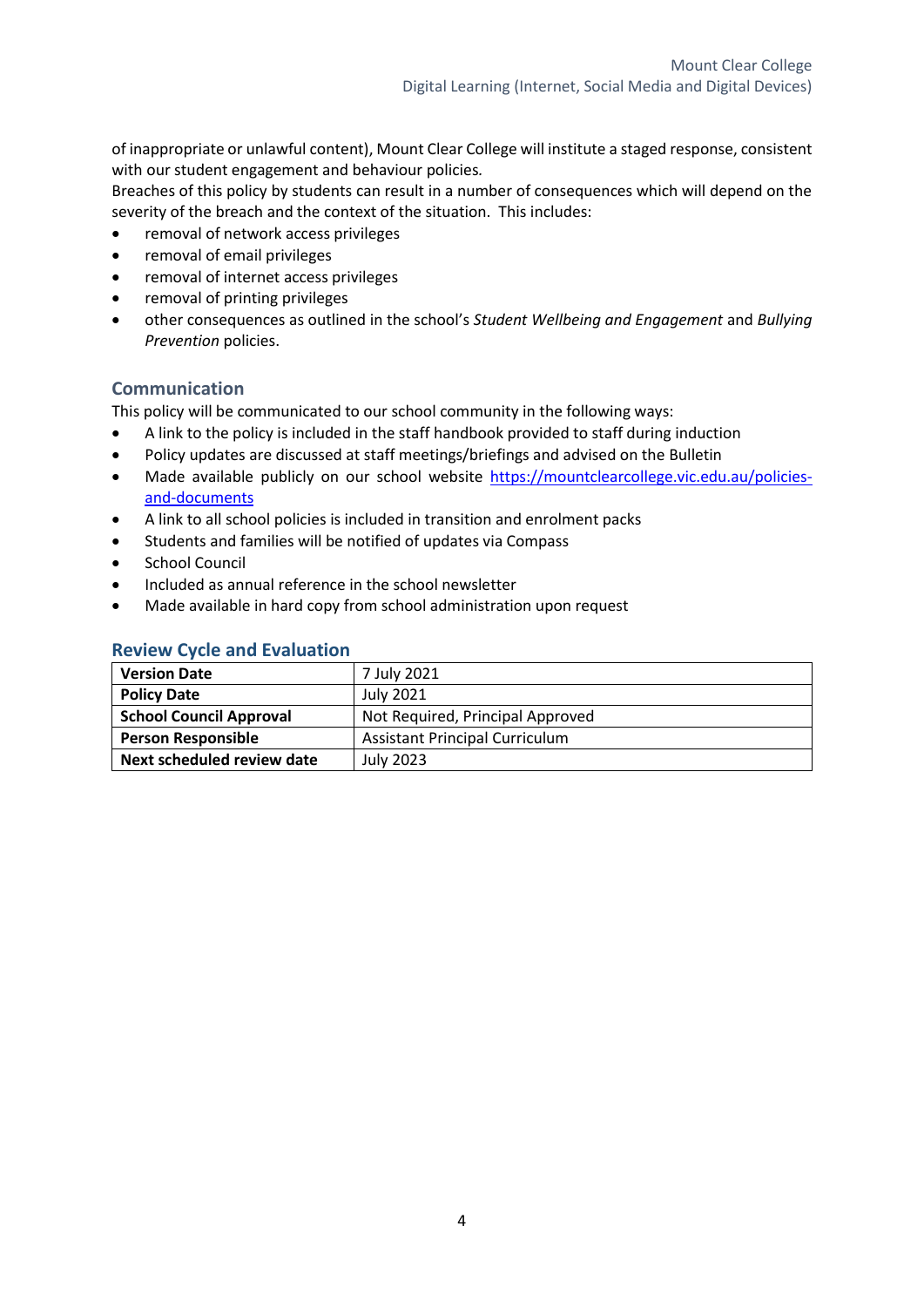## **Annexure A: Acceptable Use Agreement**

# **Acceptable Use Agreement**

## **Acceptable Use Agreement Information**

Parents/Guardians and students are required to read this document in its entirety as a family, then complete, sign and return the page containing Part C.

## **Part A – College ICT Profile Statement**

At Mount Clear College we support the right of all members of the school community to access safe and inclusive learning environments, including digital and online spaces. This form outlines the School's roles and responsibilities in supporting safe digital learning, as well as the expected behaviours we have of our students when using digital or online spaces.

At our School we:

- have a **Student Wellbeing and Engagement Policy** that outlines our School's values and expected standards of student conduct, including consequences for breaching the standards. This Policy extends to online conduct;
- have programs in place to educate our students to be safe and responsible users of digital technologies. Mount Clear College uses Compass, Internet and digital technologies as teaching and learning tools. We regard the internet and digital technologies as valuable resources, but acknowledge they must be used responsibly. The College provides education to students on how to be safe, responsible and ethical users of digital technologies through a Year 7-9 Cybersafety Presentation Program. Parent/Guardian Cybersafety Information Sessions are conducted annually for all Year 7 Parents/Guardians as well as any new families with students attending our College.
- provide information about digital access issues such as online privacy, intellectual property and copyright;
- supervise and support students using digital technologies for school-directed learning;
- use clear protocols and procedures to protect students working in online spaces. This includes reviewing the safety and appropriateness of online tools and communities, removing offensive content at earliest opportunity, and other measures;
	- o [Duty of Care and Supervision](http://www.education.vic.gov.au/about/programs/bullystoppers/Pages/prindutycare.aspx) 
		- [\(www.education.vic.gov.au/about/programs/bullystoppers/Pages/prindutycare.aspx\)](http://www.education.vic.gov.au/about/programs/bullystoppers/Pages/prindutycare.aspx)
- provide a filtered internet service to block inappropriate content. We acknowledge, however, that full protection from inappropriate content cannot be guaranteed
- use online sites and digital tools that support students' learning;
- address issues or incidents that have the potential to impact on the wellbeing of our students;
- refer suspected illegal online acts to the relevant Law Enforcement authority for investigation; and
- support parents and caregivers to understand safe and responsible use of digital technologies and the strategies that can be implemented at home. The following resources provide current information from both the [Department of Education & Training](http://www.education.vic.gov.au/about/programs/bullystoppers/Pages/parentmodules.aspx) and The Children's eSafety Commission:
	- o [Bullystoppers Parent Interactive Learning Modules](http://www.education.vic.gov.au/about/programs/bullystoppers/Pages/parentmodules.aspx) [\(www.education.vic.gov.au/about/programs/bullystoppers/Pages/parentmodules.aspx\)](http://www.education.vic.gov.au/about/programs/bullystoppers/Pages/parentmodules.aspx)
	- o [iParent | Office of the Children's eSafety Commissioner](https://www.esafety.gov.au/education-resources/iparent) [\(https://www.esafety.gov.au/education-resources/iparent\)](https://www.esafety.gov.au/education-resources/iparent)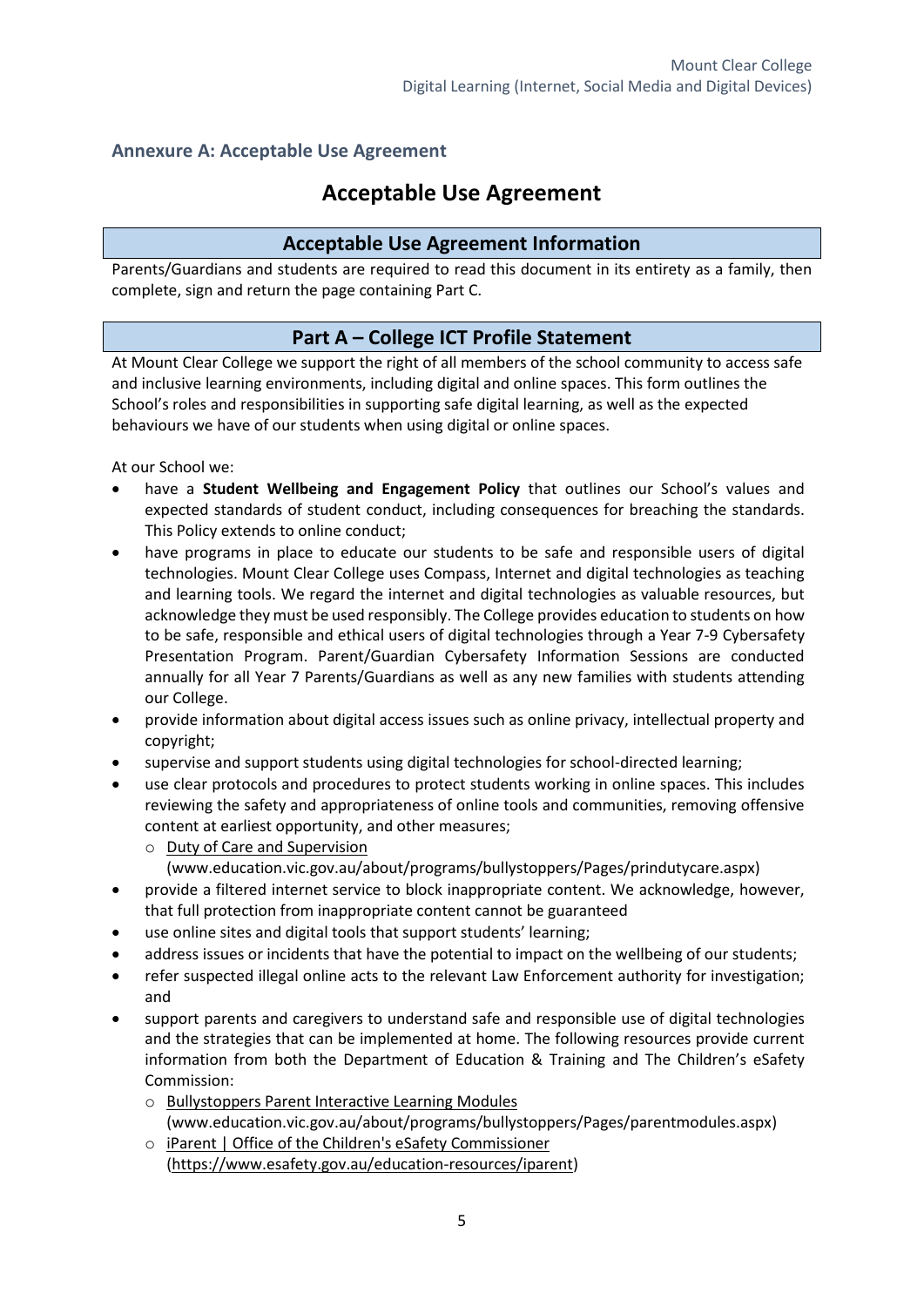All students are required to agree to use Compass, Office 365 programs and subject-based online tools as well as general Internet use responsibly whilst at school - a summary of all online services used at Mount Clear College is provided on our College website. By signing Part C of this Agreement, you are accepting your child's access to these programs. The most regularly used programs and their functions are displayed in the table below:

| <b>MCC Learning Platforms</b> | <b>Applications/Functions</b>                                                                                                                                                                                    |  |  |
|-------------------------------|------------------------------------------------------------------------------------------------------------------------------------------------------------------------------------------------------------------|--|--|
|                               | <b>Student Schedule/Calendar:</b> Student schedules will be updated to reflect online learning<br>expectations.<br><b>Compass News Feed:</b> Teachers will provide direction for learning activities in the News |  |  |
|                               | Feed section.                                                                                                                                                                                                    |  |  |
|                               | <b>Compass Learning Tasks:</b> Learning Tasks will continue to be used for assessment tasks, to                                                                                                                  |  |  |
| Compass                       | track due dates and for student submission of tasks.                                                                                                                                                             |  |  |
| School Manager                | <b>Email:</b> Students and teachers can communicate about their learning one to one.                                                                                                                             |  |  |
|                               | <b>MAIN APPLICATIONS USED:</b>                                                                                                                                                                                   |  |  |
| Office 365                    | Teams: Teams enables students to participate in online lessons via video conferencing,                                                                                                                           |  |  |
|                               | calls and messages with their classes, including groups and individuals.                                                                                                                                         |  |  |
| N ∃                           | <b>Outlook Email:</b> Students and teachers can communicate about their learning one to one.                                                                                                                     |  |  |
|                               | <b>OneNote:</b> Students access structured lesson sequences in online class notebooks where a                                                                                                                    |  |  |
|                               | variety of files and links to resources are embedded for them to work through. Also,                                                                                                                             |  |  |
|                               | teachers can provide feedback directly onto the students' notebook, in written or audio                                                                                                                          |  |  |
|                               | format.                                                                                                                                                                                                          |  |  |
|                               | Ed Rolo, Education Perfect, Essential Assessment, Jacaranda Maths Text                                                                                                                                           |  |  |
| <b>Subject-based Tools</b>    | These tools support skill-building in specific learning areas and are all accessible via the                                                                                                                     |  |  |
|                               | School Favourites ('Star') menu in Compass                                                                                                                                                                       |  |  |

Compass is a password protected online learning space for all Mount Clear College students. In this space students will be able to access tools to communicate and collaborate with other students and be able to access learning activities, timetable and their own data both at school and at home.

If you have the internet at home, or are able to access it via mobile technology (eg. 3G or 4G networks), encourage your child to show you what they are doing online. If not, see if you can make a time to visit the College to see their work and how the school uses the internet.

# **Part B – Advice for Parents/Carers**

At Mount Clear College the internet is used to support teaching and learning. Not only is it a resource for students, but it is increasingly being used as a social space to meet, play and chat after hours.

Bullying, stranger danger, gossip and telling the wrong people personal information have long been issues for young people growing up. These are all behaviours which are now present online. These are not 'virtual' issues. They are real and harm or hurt.

At home we recommend that you:

- make some time to sit with your child to find out how they are using the internet and who else is involved in any online activities;
- ask them to give you a tour of their 'space', if they are using a site which allows them to chat, publish photos, play games, etc. whilst online;
- always ensure the settings on their space/page are set to private (or show them how to control the privacy options), if they are using a social networking site;
- have the computer with internet access set up in a shared space in the house not in your child's bedroom;
- negotiate appropriate times for your child's online activities and use of mobile phones;
- ask questions when your child shows you what they are doing;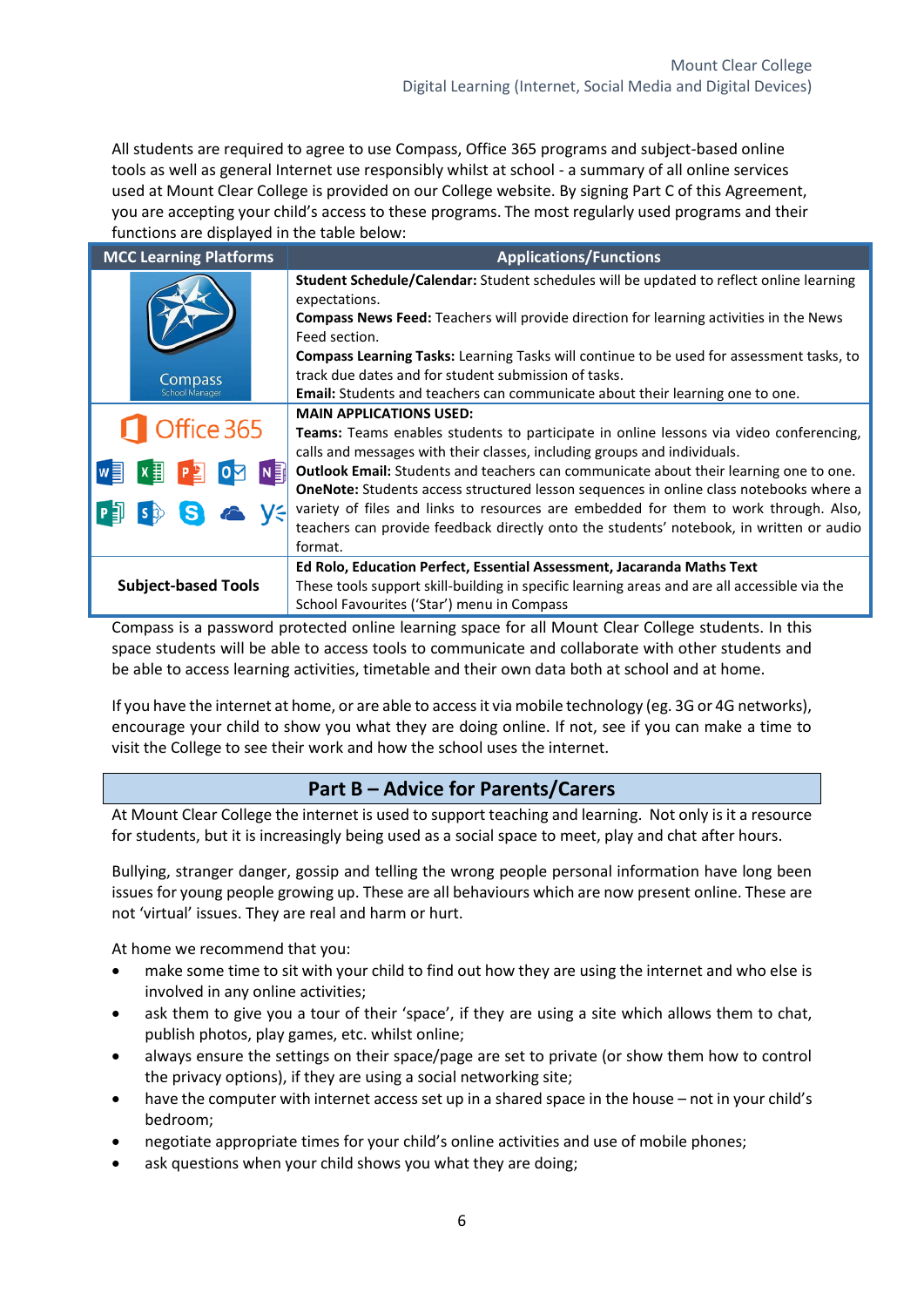- designate a place to charge the laptop/mobile phone overnight in a shared area such as the kitchen; and
- monitor the use of laptops/mobile phones and not allow them to be used in the bedroom overnight to ensure that students are not sending messages to friends and that your child has sufficient sleep.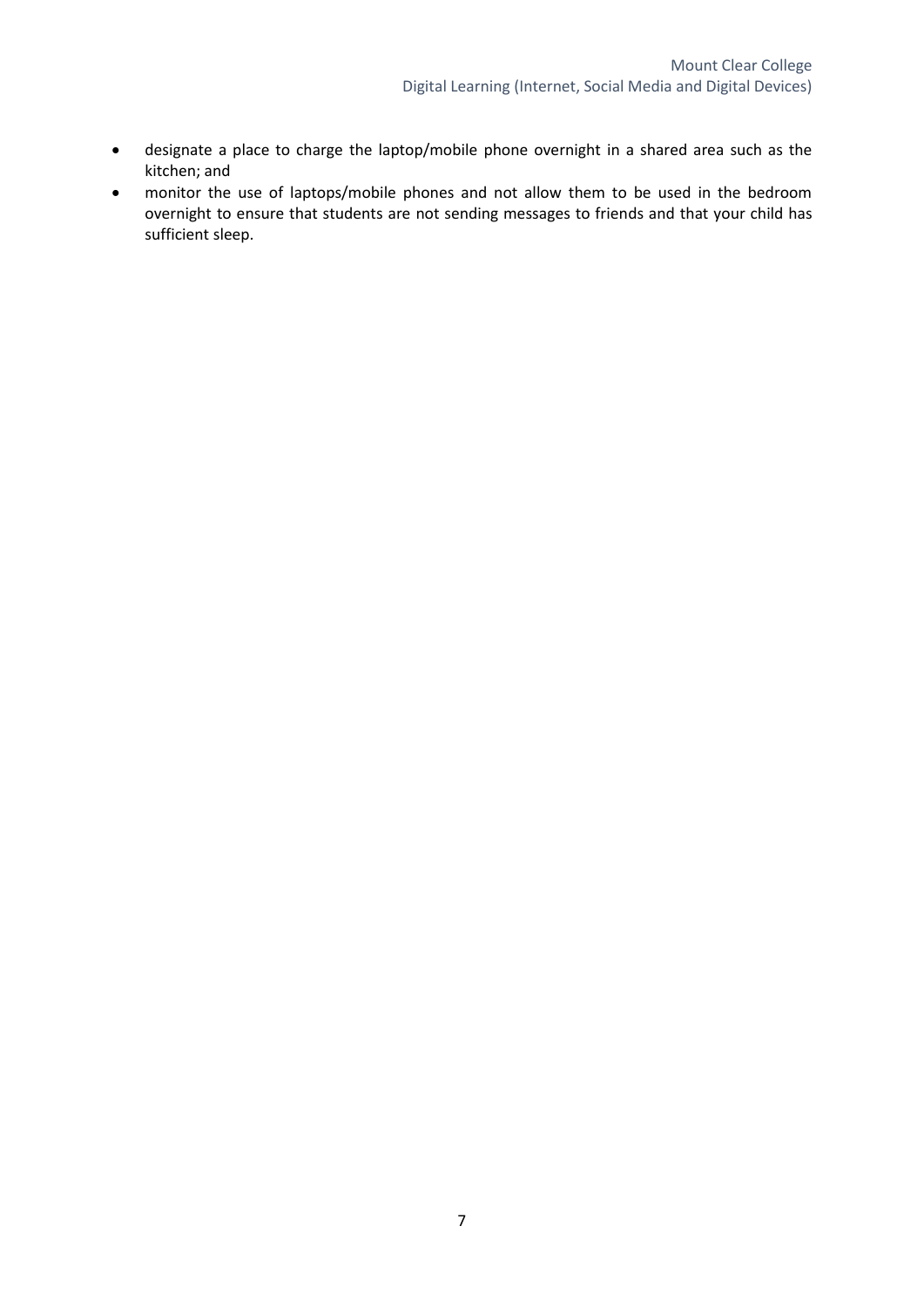# **Part C – Acknowledgement – This page must be retained by Mount Clear College**

## **When I use digital technologies, I agree to:**

- protect my privacy and that of others by not giving out personal details, including full name, contact numbers, addresses or photos;
- use appropriate and respectful language when communicating with others when I am online and never participate in online bullying (ie. not post or forward messages that are harmful or hurtful);
- use technology responsibly and for educational purposes as directed by my teacher. I will be aware that content that I upload or post is my digital footprint;
- talk to a teacher or trusted adult if I feel uncomfortable when online, or find other students participating in unsafe, inappropriate or harmful online behaviour;
- **only use the internet at school to access educational sources or as directed by the teacher;**
- not interfere with the internet security of others, including logging into another users account and interfering with data that is stored in that account;
- keep my password safe and to not reveal it to anyone except the College's network administrators;
- think carefully about the content I upload or post online, knowing that this is a personal reflection of who I am and can influence what people think of me for many years to follow; and
- protect the privacy and security of my school community by not sharing or posting the link to videos of events or meetings with others.

### **When I use my laptop in the classroom setting, I agree to:**

- handle ICT devices with care and notify a teacher or the ICT team of any damage or attention required and to bring my device to class charged and ready to use;
- take reasonable measures to ensure the safety and security of the device (this includes, where appropriate, carrying the device in a protective case, storing the device in my locker or school bag [if I opt not to use a locker] when not in use, changing the password frequently and to not reveal it to others);
- take reasonable measures to ensure that all data on the device will be appropriate for school and is used for educational purposes (this includes any device on loan whilst my own device is being repaired);
- use only approved educational apps/programs during class time or as directed by the teacher;
- the teachers removing apps/programs from the device that are inappropriate such as any games being played in class, social media apps;
- keeping at least 5Gb free on the device for schoolwork;
- have all the specified school apps/programs on my device at all times;
- keep my iOS software up to date;
- not interfere with network systems and security or the data of another user;
- keeping my device free of social networking apps (including Facebook, Snapchat, etc);
- seek permission from individuals (including teachers) before taking photos, recording sound or videoing them;
- seek written permission from individuals involved before I publish or send this digital media to other people or any online space; and
- respect the privacy of others by not interfering with their device or any data that is stored on that device.

The Acceptable Use Agreement also applies during school excursions, camps and extra- curricular activities. I acknowledge and agree to follow these rules. I understand that my access to the internet and mobile technology at the College will be renegotiated if I do not act responsibly.